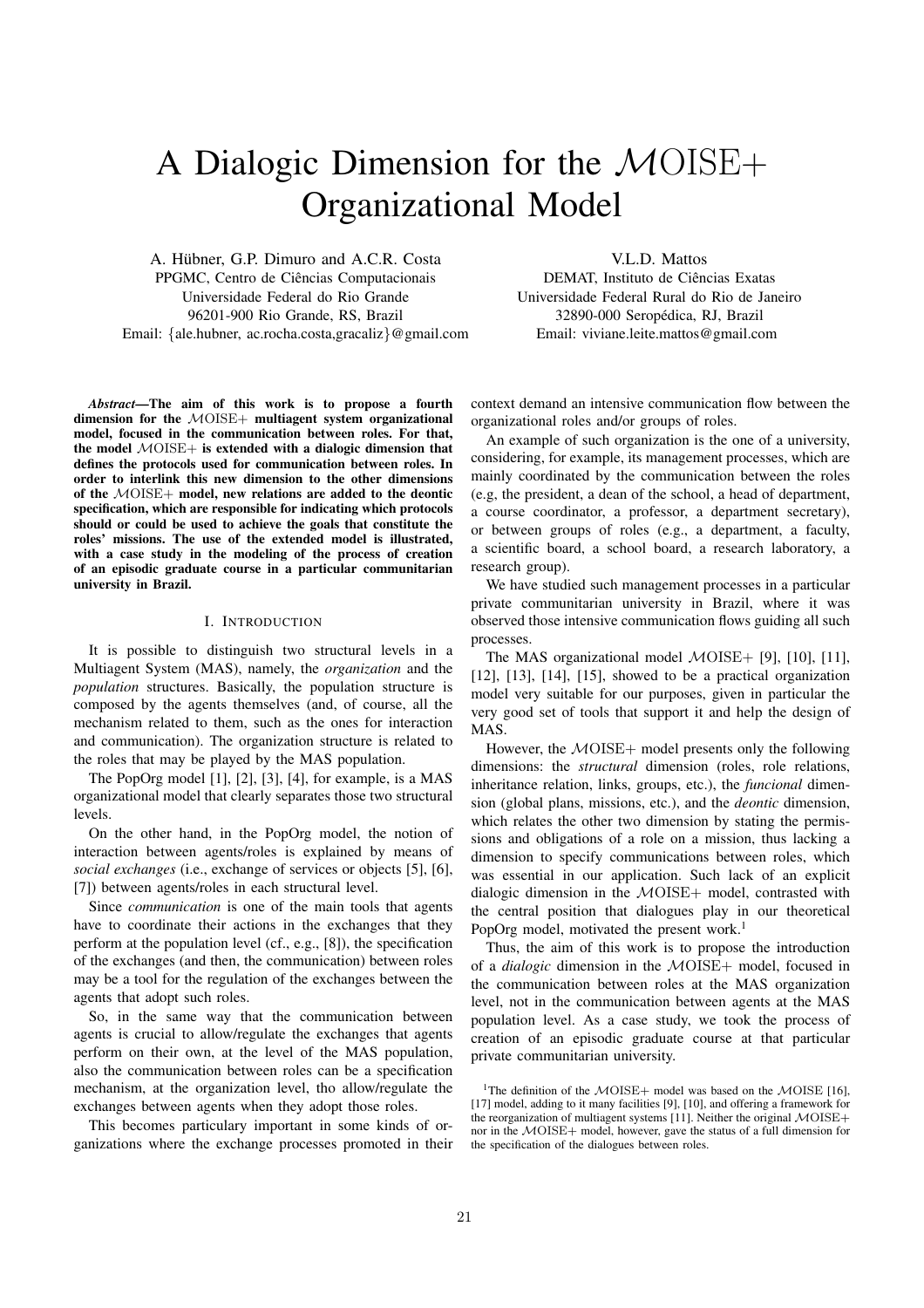The paper is organized as follows. Section II briefly presents basic concepts of MAS organization models, and, in particular, the MOISE+ model, which is the one this paper is concerned with. Section III presents our proposal for introducing a dialogic dimension in the  $MOISE+$  model, allowing for the specification of the communication between roles. Section IV presents a case study related to the process of creation of an episodic graduate course at a particular private communitarian university in Brazil. Section V is the Conclusion.

## II. MAS ORGANIZATIONAL MODELS AND MOISE+

In the literature, it is possible to find many approaches for MAS organization modelling [18]. Most of them offer a set of computational tools to support their use in the modeling of MAS. The development of these tools may consider either an *agent-centered* or a *system-centered* conception [9], [19], [20]. The former takes the agents as the engine for the organization formation, focusing the organizational agent-level deliberative mechanisms to interpret and reason about the specification of the organization. In the latter, the main concern is the organizational infrastructure, i.e., the organization exists a priori (defined by the designer or by the agents themselves) and the agents ought to follow it.

In general, the MAS organization models present a declarative language for the organization modelling and also an organization architecture (see, e.g., the Islander editor [21] and the Ameli agent-based platform [22] for electronic institutions).

The MOISE+ model, which is an organization-centered model, also presents those facilities [20], [23]. In  $\mathcal{M}OISE+,$ there is a language for specifying the MAS organization, which allows us to chose constraints and cooperation patterns to be imposed on the agents, in order to develop the *Organization Specification* (OS) . An *Organization Entity* (OE) is then created as the agents adopt the roles specified in the organization specification, i.e., a set of agents builds an organization entity by adopting an appropriate organization specification in order to achieve its purpose.

The  $MOISE+$  model considers three organizational dimensions: the organization structure itself, its functions, and the deontic relation among them to explain how a MAS organization collaborates for its purpose:

- *Structural Dimension* (roles, groups, relations): A role is conceived as a set of behavioral constraints that an agent accepts since it joins a group in the organization. For example, in the case of the organization of a university, the agent that adopts the role of a *professor* has some kind of authority over the one that is playing the role of a *student*.
- *Functional Dimension* (goals, global plans, missions): It defines a set of global plans for the MAS to achieve its goals, which are structured in a social schema, as a goal decomposition tree, where each goal may be decomposed in sub-goals, and the responsibilities for the sub-goals are distributed in missions. The mission are attributed to the roles and constitute the commitments of the agents that adopt such roles. Once an agent is committed with a

mission, it is responsible to achieve the goals related to it. The mission may be attached to individual preferences, which are used in the case of establishing a preference order among missions.

• *Deontic Dimension* (obligations, permissions): It specifies the relations between the structural specification and the functional specification, establishing which missions each role is obliged or has the permission to realize.

The first two dimensions can be specified almost independently of each other, and, after, they are properly linked by the deontic dimension, which facilitates also the reorganization of the system.

A MOISE+ organization specification is formed by a Structural Specification (SS), a Functional Specification (FS) and a Deontic Specification (DS). A a MOISE+ organization specification can be represented as a XML file, using an specific format, which can be manipulated by the  $\mathcal{MOISE+}$ editor.

## III. A DIALOGIC DIMENSION FOR THE MOISE+ MODEL

As discussed in the Introduction, the specification of the interactions/exchanges between roles at the organization level may be an important tool for the regulation of the interactions/exchanges between agents that adopt those roles at the population level, and the communication is a fundamental tool that the roles/agents have in order to perform interactions/exchanges.

For example, in the GAIA methodology [24], whose underlying organization model allows to deal with adaptive multiagent organizations [25], a role is defined by a set of four attributes: responsibility, permissions, activities and protocols. The protocols establishes the requirements for the interactions between roles (for example, to the role of *manager* may be associated the Contract Net protocol). Those protocols may be defined at the analysis phase. This association of protocols to roles generates an *interaction model*, which specifies the links between roles. Electronic institutions [21], [22] and the OperA model [26] are other organizational models where the specification of interactions also is a central feature.

On the other hand, the  $\mathcal{M}OISE+$  organization model does not support a clear specification of how the interaction between roles may be conducted. In this paper, we propose the integration of a fourth dimension to the MOISE+ model, namely the *dialogic* dimension, which allows for the specification of the communication between roles through protocols that should/may be used by them.

The idea of the inclusion of a dialogic dimension in the MOISE+ model implies the addition of new relations in the deontic dimension, indicating which missions present goals that need communication between roles, and which protocols are required/permitted to be used while trying to achieve those goals.

The new organization configuration that we propose for the  $MOISE+$  model is shown in Fig. 1.

The protocols defined in the dialogic dimension are abstract, i.e., they do not specify the details of the communication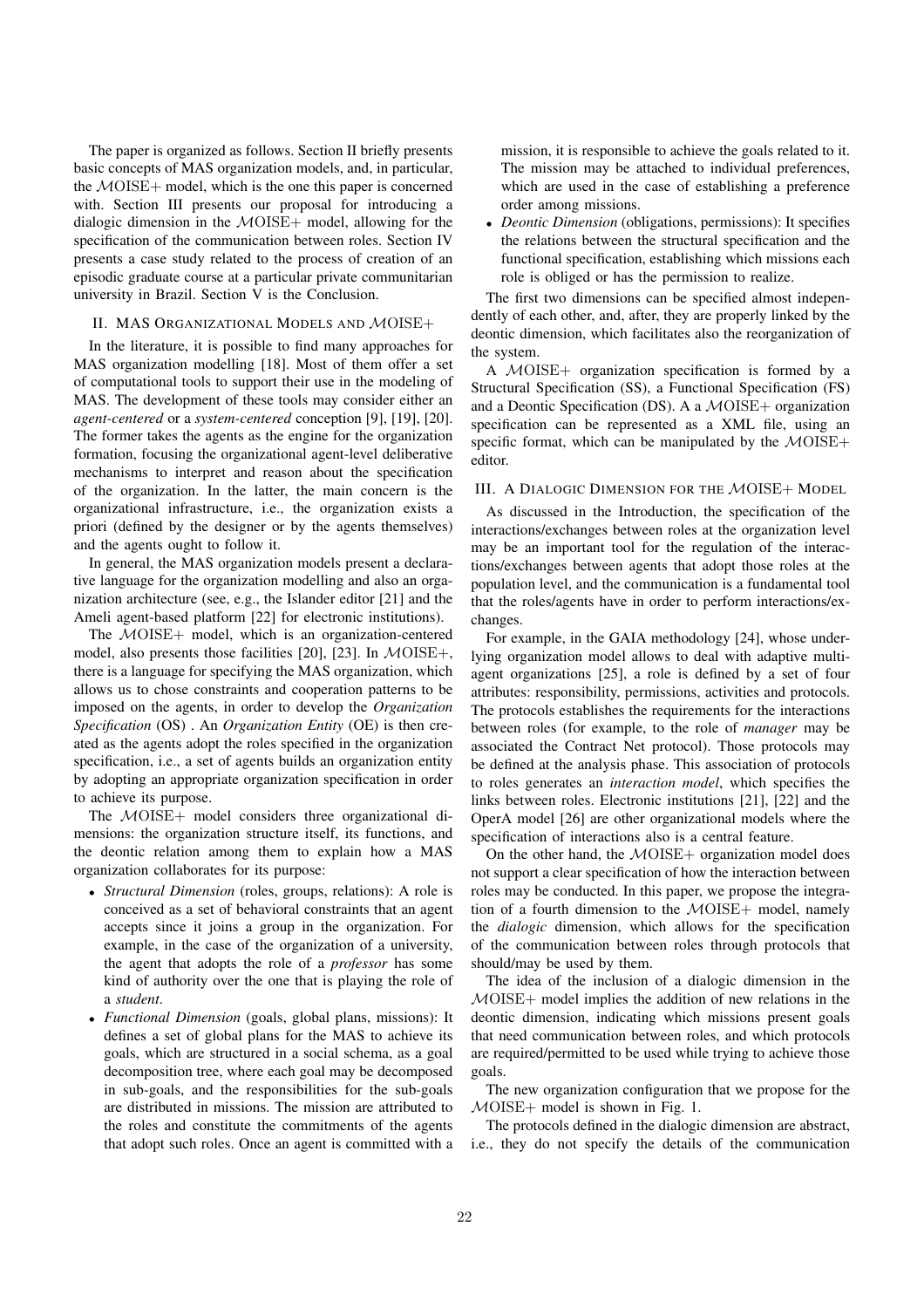

Fig. 1. The MOISE+ model extended with the Dialogic Dimension

operations to be used. The specification of how those abstract communication operations are to be realized by the communication primitives effectively available for the agents, when they adopt the roles involved in those communications, is defined separately, in a so-called *Dialogic Specification* (DLS), which is treated as a new separate part in the PopOrg specification, complementing the specification of how the population structure implements the organization structure.

The Deontic Specification of the MOISE+ is extended with the element deontic-links, which is responsible for defining which protocol is to be used by each role that has a goal whose achievement demands an interaction with another role (see XML Code 1; note that the deontic-relation element is original to the  $\mathcal{M}OISE+$  model).

XML Code 1. Communication in the deontic specification  $\langle$  de ontic  $-s$  pecification $>$ 

```
<deontic-relation type="permission" role="role[x]"
   m is sion ="m1" />
<deontic-relation type="permission" role="role[y]"
   m is sion ="m2" />
<deontic-relation type="obligation" role="role[z]"
   m is sion = "m3" />
<deontic -links mission="m1" >
  <link type="obligation" goal="g1" protocol="p1"
      />
\langle/ deontic −links>
<deontic −links mission="m2" >
  <link type="obligation" goal="g2" protocol="p2"
       /<link type="permission" goal="g3" protocol="p3"
       /
</ d e o n t i c −l i n k s>
```
 $\langle$  deontic – specification>

A set of deontic-links like

```
<deontic-links mission="m2" >
<link type="obligation" goal="g2" protocol="p2" />
<link type="permission" goal="g3" protocol="p3" />
</deontic-links>
```
says that whenever a goal has the mission m2, it has the obligation of using protocol  $p2$  to achieve goal  $q2$  of m2, and the permission to use protocol  $p3$  to achieve goal  $q3$  of m2.

Although the communication protocols are defined abstractly in the dialogic specification, the parameters and performatives of FIPA ACL [27] are used in order to structure the message in the communication specification, as can be seen in the XML Code 2 (a generic specification) and in XML Code 3 (an instantiated specification).

```
XML Code 2. A generic communication protocol
\langledialogical –specification>
   <protocol -d e finitions>
       <protocol id="px" >
           <seq>\bar{z}msg id="1" send="roleX" receiver="roleY
                     " >
                   <content type="request" language="
                         Prolog" says="requested(Request)"
                          \sqrt{ }<return reply -with="X" />
               \langle/msg\rangle\langle msg \]id="2" send="roleY" receiver="roleX
                     " >
                   \langlecontent type="inform" language="
                         Prolog" says="reply([X1 = V1, X2<br>= V2, ... Xn = Vn])" />
                       <return in-reply-to="X" />
               \langle/msg\rangle\langle/ seq>\langle protocol\rangle\langle protocol -d efinitions>
```
 $\langle$  dialogical –specification>

```
XML Code 3. An instantiated communication protocol
\langledialogical –specification>
    <p r o t o c o l −d e f i n i t i o n s>
```

```
<protocol id="p1" >
   <seg>\zetamsg id="1" send="professor" receiver="
            student" >
          \langle content type="request" language="
               Prolog" says = 2 - location(you, (City, Country))" />
              <r e t u r n r e p l y −wi th ="address" />
       \langle/msg\rangle\frac{m}{2} id="2" send="student" receiver="
           professor" >
          <content type="inform" language="
               Prolog" says="\+ City = pelotas,
               Country = brazil" />
              <return in-reply-to="address" />
       \langle/msg>
   \langle seq>\langle protocol>
```
 $\langle$ /protocol – definitions>  $\langle$  dialogical –specification>

In both codes, it is possible to observe the XML elements and attributes used in the implementation of a particular example of a dialogic specification:

- The element <protocol> has the attribute id, which is responsible for linking the dialogic specification with the deontic specification;
- The element  $\langle \text{msg} \rangle$  may have from 2 to 4 attributes: send/receiver (indicates who send/receive the message), propagate (sends the message for a group), and to (indicates the final target of the message, when it is forwarded);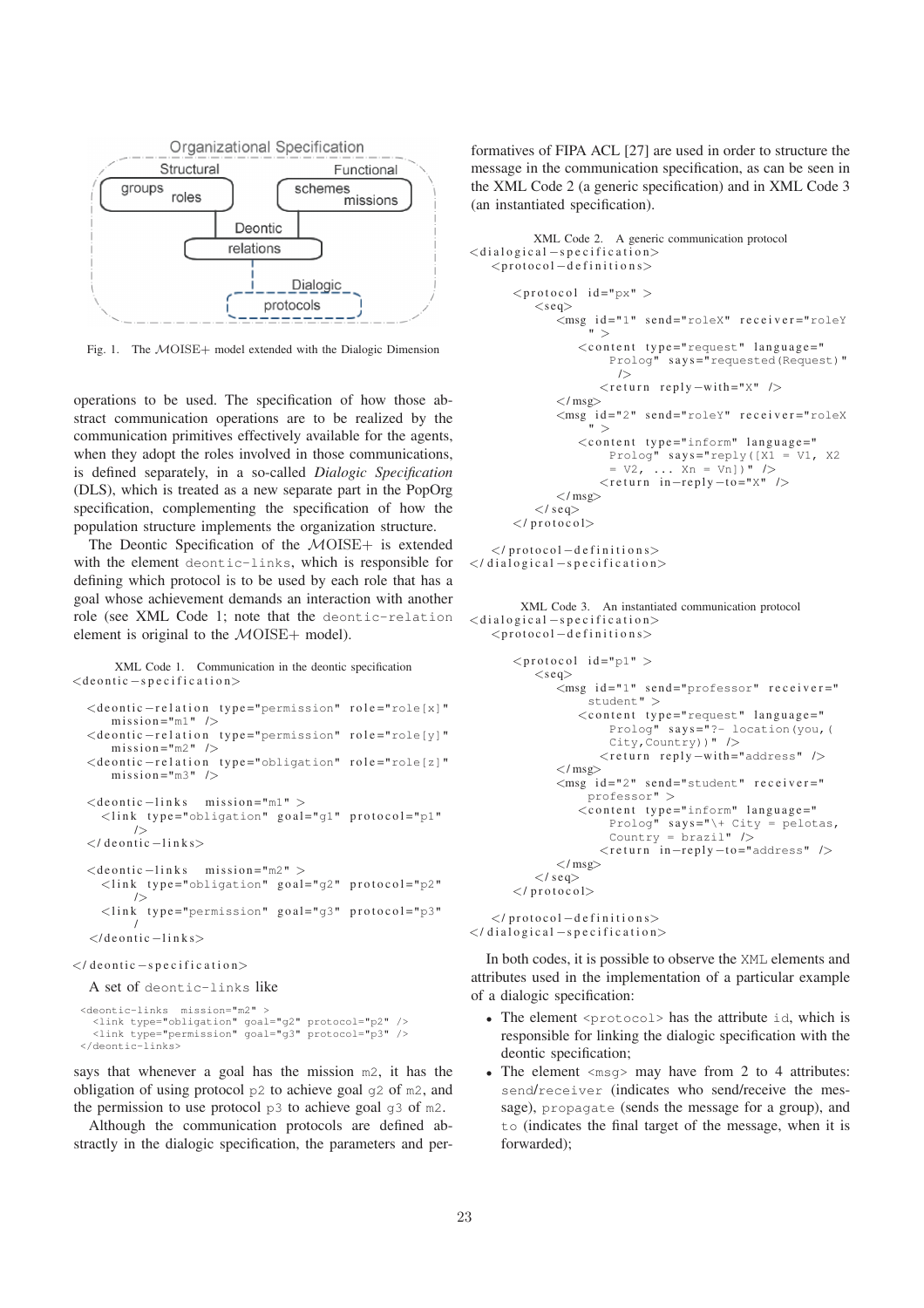| File<br>Window |                                                                                           |  |
|----------------|-------------------------------------------------------------------------------------------|--|
| <b>XML</b>     | Viewer X                                                                                  |  |
|                | Role: role[x] Type: permission Mission: m1<br>-- > Goal: g1 Type: obligation Protocol: p1 |  |
|                |                                                                                           |  |

Fig. 2. The viewer tool

- The element  $\langle$  content> has 4 attributes: type (defines an interpretation for the message), from (indicated the first sender of the message), says (carries the content of the message), and language (specifies the language, which, in this case, is Prolog);
- The element  $\langle$  return $\rangle$  may have 1 or 2 attributes: reply-with (contains the identification label for an returning answer), and in-reply-to (contains the identification label of the received message).

Note that, for a particular application, a particular ontology for role communication would be specified.

In order to help the user, we implemented a viewer tool (Fig. 2), which joints the dialogic specification with de deontic specification, allowing to view, in a structured and organized way, all the protocols that the roles use to execute their duties.

## IV. APPLICATION EXAMPLE

For the case study of this work, we selected one of the management processes that we found in the context of a particular private communitarian university in Brazil, namely, the management process of episodic graduate courses (the course that should occur just once), which can be divided into 4 stages: (i) creation, (ii) promotion and advertisement, (iii) classes and advising, and (iv) closing.

In the first stage, called the *creation* phase, which encompasses the conception and the formalization of the course, the role professor is the one who has the idea to propose the course.

Then, this *proponent* professor starts to collect related material, exchanging ideas with its colleagues (also with the role professor), and also talking with the role dean of department to which it proposes informally the creation of the course.

Observe that, at this phase, there is an intensive flow of communication between the group faculty, i.e., between the proponent professor and the other professors, and between the roles professor and dean of department.

The proponent professor also uses a lot of communication in order to ask for services and instructions, give and receive information/suggestions, to receive and discuss informal reports, etc., during the creation phase.

After an informal analysis if there is a good probability to have the course proposal approved in the higher management and scientific instances of the university, the proponent professor develops an schema of the course pedagogical project.

Then, the dean of department constitutes a group, the work team, which is composed by roles of professors. This work team is supposed to have meetings in order to elaborate the formal course pedagogical project.

After that, the proponent professor requests that the Control and Planning Consultancy to elaborate the financial analysis (costs, incomings) of the proposal. After that, the proponent professor formalizes its proposal, jointing the course pedagogical project with the respective financial analysis.

In the sequence, the department secretary opens a formal process, which is evaluated in the various management and scientific instances of the university, such us: Department Consultant Council, Graduate Board, Administration Board, and Superior Scientific Council.

After been approved in all those instances, the process goes to the second stage, which is the *promotion/advertisement* of the course.

If the course attracts a sufficient number of applications that guarantees that it will be economical viable, then it is finally approved, and it advances the other stages, namely, the *classes and advising*, and finally the *closing*.

In this paper, we show just the first stage of this process, namely, the creation process. After the conceptual modeling phase, where all the structure the university, related to this application, was depicted, identifying all the roles, groups of roles, relations, interactions between roles and between roles and groups, global plans, missions, etc., we developed the organization specification of a MAS for simulating the creation process, using the  $\mathcal{M}OISE+$  model.

Figures 3, and 4 show a sample of UML sequence diagrams, illustrating how the role communication protocols of the dialogic specification are visually designed.

After the visual design phase, the XML representation of the protocols are written. For example, the sequence diagram of Fig. 3 generates the protocol shown in the XML Code 4.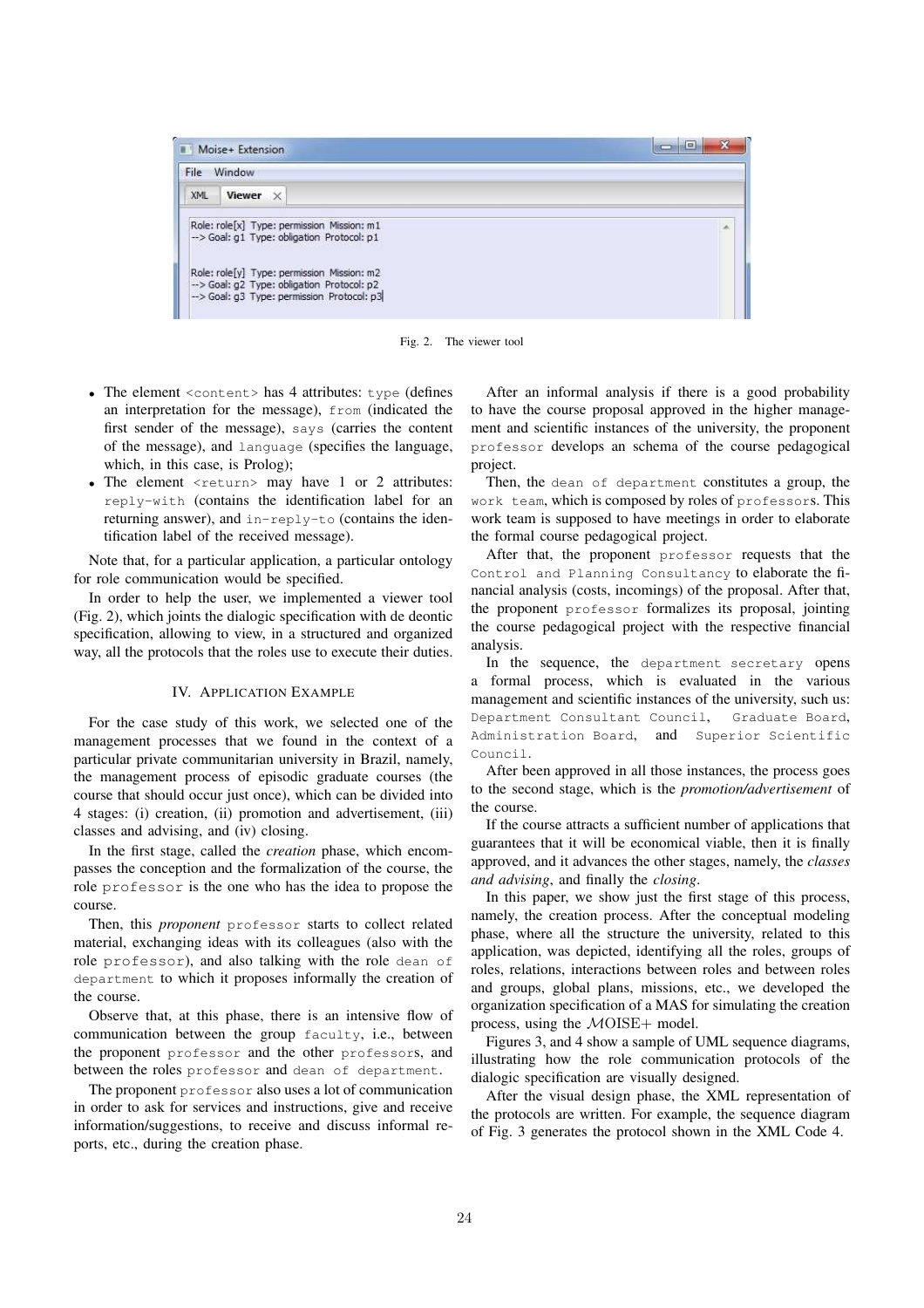

Fig. 3. Partial diagram of a role communication protocol

XML Code 4. Protocols of the Dialogic Specification  $\langle$ dialogical –specification> <p r o t o c o l −d e f i n i t i o n s>

```
<protocol id="p1" >
    <seg>\zetamsg id="1" send="professor1" receiver="
              professor2" group="faculty">
            \zeta content type="inform" language="
                  Prolog" says="?- hello" /\langle/msg\rangle\langle \text{msg} \rangleid="2" send="professor1" receiver="
              professor2" group="faculty">
            \frac{1}{2} states \frac{1}{2} states \frac{1}{2} anguage="Prolog"
                   says = "? - join(wordTextTeam()graduateCourse))" />
        \langle/msg\rangle\langle/ seq>\langle/\text{protocol}\rangle
```
 $\langle$  protocol  $-d$  efinitions>  $\langle$ / dialogical -specification>

Figure 5 shows the deontic dimension, with the dialogical elements that were added for the specification of the protocols to be used in the interactions between roles in the creation phase of the management process of episodic graduate courses.

#### V. CONCLUSION

It is possible to find in the literature several organizational models for the modeling of multiagent systems. This work was concerned, in particular, withe the  $\mathcal{MOISE+}$  model. The MOISE+ model is an improvement over the MOISE model that allowed its use in different contexts when modeling MAS systems. However, some elements were not considered in MOISE+ model, such us the specification of communication protocols.

In this paper, we discussed the importance, in some specific applications, of having tools for the specification of the interactions/exchanges that use communication between roles at the MAS organization level, which may help the regulation of the interactions/exchanges that use communication between the agents that adopt those roles at the MAS population level.

This work proposed an extension to the  $\mathcal{M}OISE+$  organizational model, which incorporated a dialogic dimension used to specify the communication between roles, where the protocols applied in the role communication are defined.



Fig. 4. Partial diagram of a role communication protocol

The dialogic dimension was connected to the deontic dimension by the adding new relations that are responsible for indicating which missions have goals that need role communication, specifying permission and obligations to use communication protocols. The dialogic dimension was modeled with the specification of the protocols using the XML language.

We developed an application related to the creation phase of the management process of a episodic graduate course in a particular private communitarian university. This case study was particulary interesting for the purpose of validating our proposal, since that this kind of organization and its management processes presented a large communication flow between the roles.

### ACKNOWLEDGMENT

This work is part of a larger project (RS-SOC: Rede Estadual de Simulação Social), being run under the FAPERGS/C-NPq/PRONEX context, where the political aspects of dialogical features of social organizations are being investigated. The work is supported by FAPERGS/CNPq/PRONEX (Proc. 10/0049-7) and CNPq (Proc. 483257/09-5, 307185/07- 9,  $304580/07-4$ ). We thank Jomi Hübner for helping us with the  $MOISE+$  tools and also for his valuable suggestions.

#### **REFERENCES**

- [1] A. C. da Rocha Costa and G. P. Dimuro, "Semantical concepts for a formal structural dynamics of situated multiagent systems," in *Coordination, Organizations, Institutions, and Norms in Agent Systems III*, ser. LNAI, J. Sichman, P. Noriega, J. Padget, and S. Ossowski, Eds. Berlin: Springer, 2008, no. 4870, pp. 139–154.
- [2] ——, "A basis for an exchange value-based operational notion of morality for multiagent systems," in *Progress in Artificial Intelligence, 13th Portuguese Conf. on Artificial Intelligence, EPIA 2007*, ser. LNAI, J. Neves, M. Santos, and J. Machado, Eds. Berlin: Springer, 2007, no. 4874, pp. 580–592.
- [3] ——, "A minimal dynamical organization model," in *Handbook of Research on Multi-Agent Systems: Semantics and Dynamics of Organizational Models*, V. Dignum, Ed. Hershey: IGI Global, 2009, pp. 419–445.
- [4] ——, "Introducing social groups and group exchanges in the PopOrg model," in *Proceedings of AAMAS 2009*, vol. 1. Budapest: IFAAMAS, 2009, pp. 1297–1298.
- [5] J. Piaget, *Sociological Studies*. London: Routlege, 1995.
- [6] G. Homans, *Social Behavior Its Elementary Forms*. New York: Harcourt, Brace & World, 1961.
- [7] P. Blau, *Exchange & Power in Social Life*. New Brunswick: Trans. Publish., 2005.